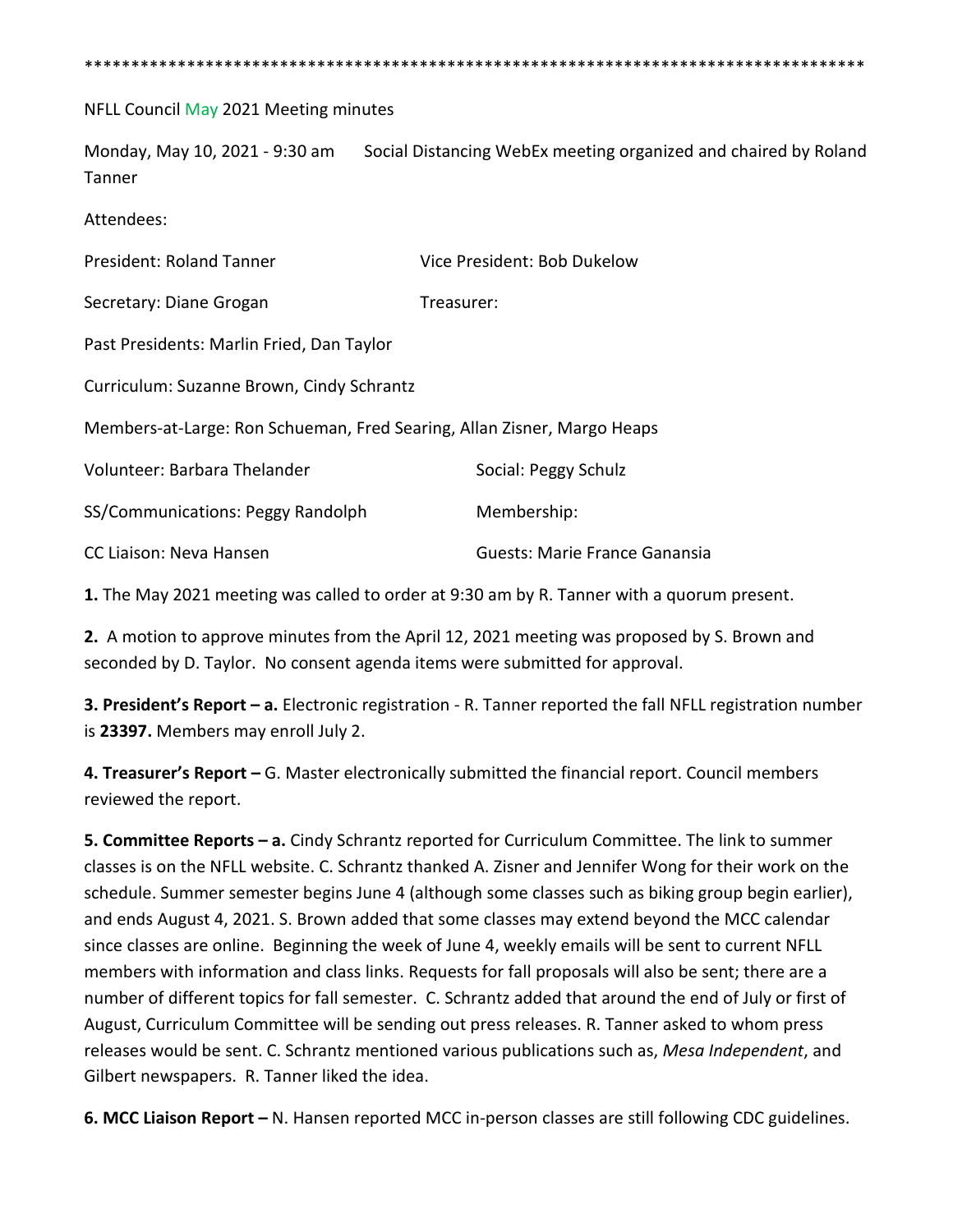**7. Old Business – a)** P. Randolph reported on ProClass pricing. The fee has risen each year, and she has complained to customer service. We have a new contact at ProClass who told P. Randolph that in the past NFLL received a discount; the current price increase is to get us up to par. The current price will be good for three (3) years. S. Brown added we may wish to explore other programs such as ActiveNet that other organizations use, but wait until after fall semester. P. Randolph agreed it is a good idea to look at other packages. N. Hansen added that some city websites use ActiveNet, and suggested if we make a change we do it in the spring versus fall. S. Brown encouraged Council members to check out the City of Gilbert website, look at classes offered, and determine if it is user friendly. M. Heaps asked how committed to change NFLL is. P. Randolph added that the annual contract expires May or June. N. Hansen confirmed it expires in May. **b)** R. Tanner repeated the need for a Membership committee chair. M. Heaps asked if there was a current committee member who could take over that position. B. Thelander stressed the need for a job description. D. Grogan added that committee members M. Boehlen and M. McGonigle have offered to train/help the new Chair. R. Tanner will check with M. Boehlen. **c)** D. Taylor reported on a proposed \$10,000 donation to the MCC Endowment Fund. NFLL started the discussion concerning the reserve account, and tax deductible donations to scholarship funds before the pandemic. The sticking point for some members was the ability to choose the scholarship recipients. D. Taylor explained that NFLL budgets \$3,000 each year for three (3) student scholarships. The NFLL Scholarship Committee reviews student applications, and selects scholarship recipients. Currently NFLL members can donate additional monies directly to New Frontiers for scholarships, but donations are not tax deductible. D. Taylor added that NFLL has \$45,000 sitting in reserves; we could donate \$10,000 to MCC Endowment Fund. This would 1) allow NFLL members a new avenue for tax deductible scholarship donations, and 2) strengthen our partnership with MCC. R. Tanner added that he had communicated with Christo at MCC, and NFLL would be able to choose scholarship recipients for a \$100. processing fee. C. Schrantz asked who chooses the recipients if not the NFLL committee. It was suggested scholarships are needs based. D. Taylor added that the \$10,000 would earn about \$200. interest a year, and the account will grow even if we do not add money. D. Taylor thinks it is a good way to grow our money. R. Tanner agreed and clarified that the \$10,000 amount will stay fixed, and NFLL benefits 1-2% annually. B. Thelander added that we have discussed this in the past; she is not comfortable losing control of \$10,000 and needs to see something in writing. R. Tanner has correspondence with Christo that he will forward to Council members. F. Searing suggested moving the \$10,000 to the current budgeted \$3,000 scholarship fund and award more scholarships. D. Grogan stated that NFLL cannot move money from the reserve account to the scholarship account. P. Schulz added that she keeps hearing different things, and chooses to vote no on the issue. D. Grogan added that NFLL money in the reserve account fund is not earning interest, and if we move \$10,000 to the MCC Endowment Fund it will earn interest. D. Taylor added that money earned above the \$10,000 could be used for scholarships. B. Thelander suggested tabling the discussion. D. Taylor is hesitant to table the discussion since it has been ongoing for years. He suggested we invite Christo to a meeting and ask him to explain the MCC Endowment Fund to us. B. Thelander asked for an in-person meeting. S. Brown asked if there is a hurry to make a decision. D. Taylor explained there is no hurry, but we have discussed this for a while. S. Brown agreed we should have Christo come to a meeting. R. Tanner will invite Christo to a meeting in the next 2-3 weeks, and